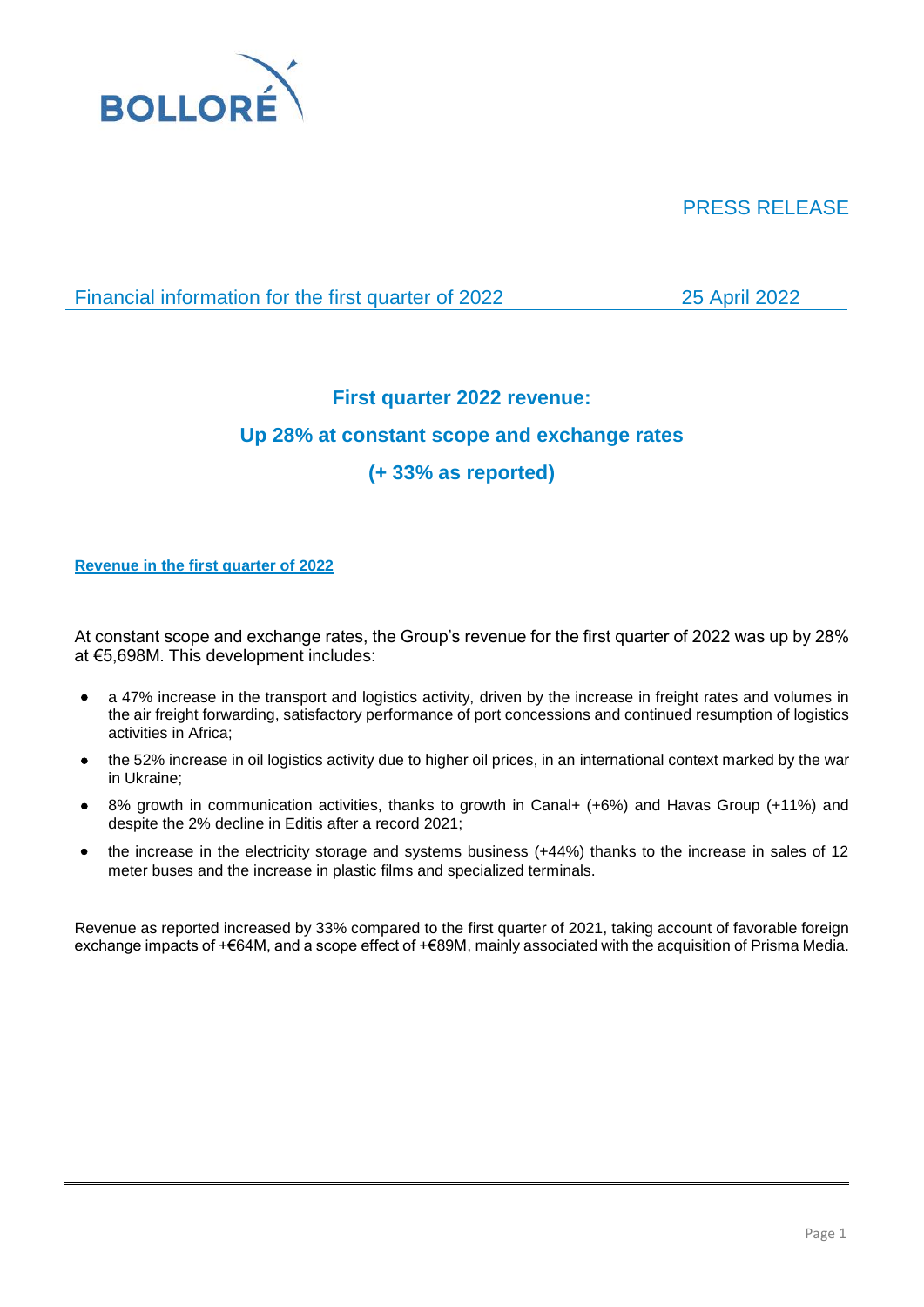# **Change in revenue by business**

| (in millions of euros)                          | Q <sub>1</sub> |                |       |                    |                   |
|-------------------------------------------------|----------------|----------------|-------|--------------------|-------------------|
|                                                 | 2022           | $2021^{(1)}$   | 2021  | Reported<br>growth | Organic<br>growth |
| <b>Transportation and Logistics</b>             | 2,361          | 1.609          | 1,555 | $+52%$             | $+47%$            |
| Oil Logistics                                   | 848            | 559            | 565   | $+50%$             | $+52%$            |
| Communications                                  | 2.376          | 2.202          | 2,094 | $+13%$             | $+8%$             |
| <b>Electricity Storage and Systems</b>          | 112            | 77             | 80    | $+40%$             | $+44%$            |
| Other (agricultural assets, media and Holdings) | $\overline{2}$ | $\overline{c}$ | 2     | $-13%$             | $-13%$            |
| <b>Total Bolloré Group revenue</b>              | 5,698          | 4.449          | 4.296 | $+33%$             | $+28%$            |

(1) at constant scope and exchange rates

At constant scope and exchange rates, compared to the first quarter of 2021, changes in the main sectors were as follows:

## • **Transportation and Logistics, Oil Logistics:**

- Revenue from the transport and logistics activity was €2,361M, up 47% compared to the first quarter of 2021.

It benefited from the sharp increase in the freight forwarding:  $\epsilon$ 1,734M (+62%) driven by the increase in freight rates in all areas as well as the increase in air traffic volumes, which benefited in particular from strong growth among some of its customers.

It also includes the growth of Bolloré Africa Logistics by €627M (+16%), thanks to the satisfactory performance of the port terminals (notably Congo Terminal, Abidjan Terminal in the Ivory Coats, Owendo Container Terminal in Gabon, and Freetown Terminal in Sierra Leone) and the recovery of logistics and handling activities in Africa, penalized by the health crisis at the beginning of 2021.

**-** Oil logistics revenues came out at €848M, up 52%, due to the increase in oil prices, linked to the international context marked by the war in Ukraine, and the virtual stability of volumes sold.

## **Communications (Vivendi):**

Revenue from the communications business was €2,376M, showing organic growth up by 8% compared to the first quarter of 2021. Vivendi benefited from the growth in Canal+ (+6%), with increased revenues from all its business lines (television in France, international activities and Studiocanal) and Havas Group (+11%) in all geographical areas benefiting from strong sales growth in recent quarters. It also includes Editis' revenues, down slightly (-2%), close to a market down by 1% over the same period and after unprecedented market growth in 2021.

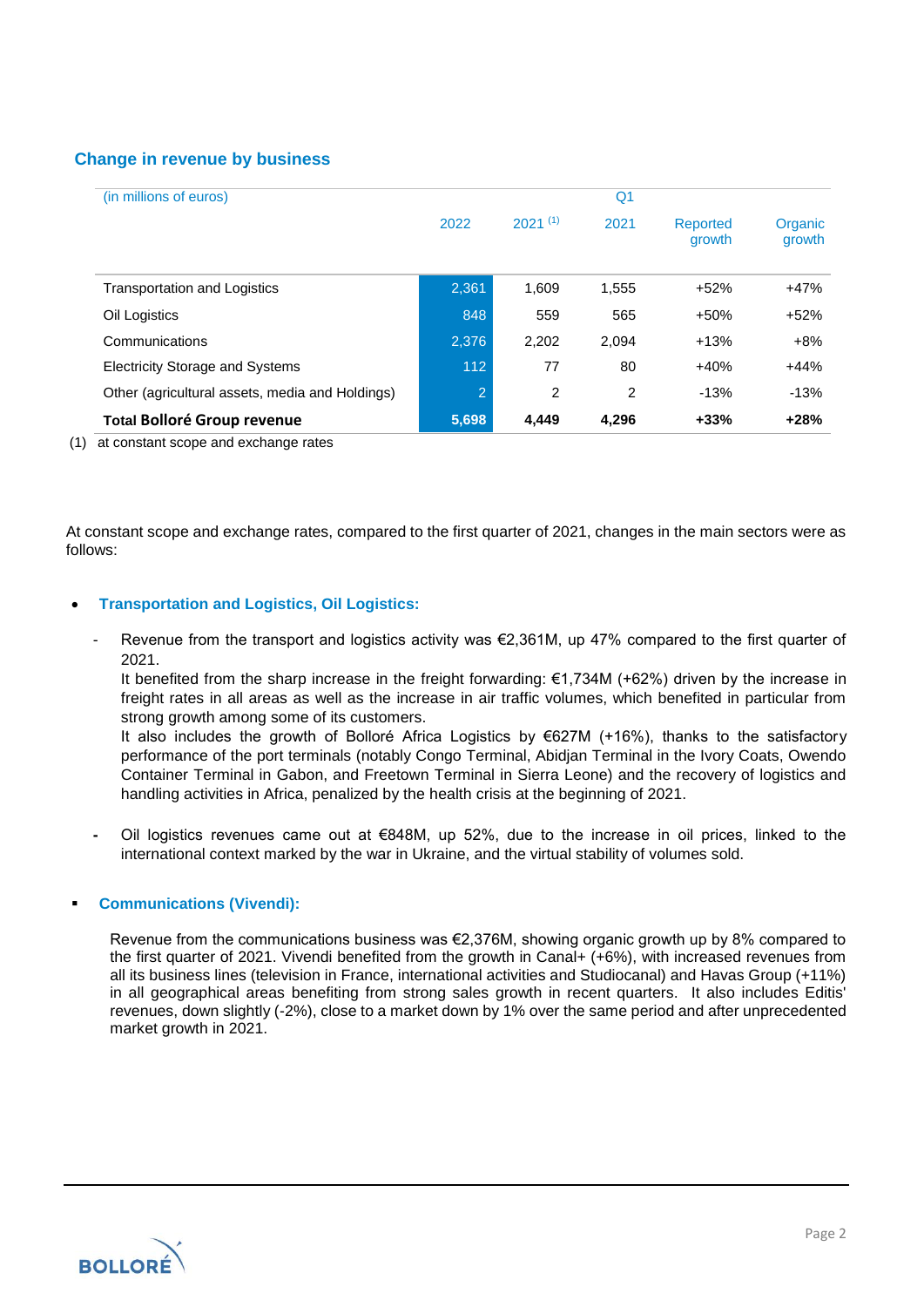#### • **Electricity storage and Systems**:

Industrial revenues were €112M (electricity storage, plastic films, terminals and specialized systems), up 44% compared to the first quarter of 2021. This growth was driven by the acceleration in 12 meter bus sales, the increase in plastic film activities, which benefited from the increase in volumes and especially in prices, and the increase in specialized terminals (IER/AS) thanks to the development of the pedestrians and passengers business.

### **Highlights and recent events:**

### ▪ **Agreement with MSC Group for the sale of Bolloré Africa Logistics**

Following the exclusive negotiations announced on 20 December 2021 and the favourable opinions issued by each of the consulted employee representative bodies, the Bolloré Group has signed on March 31, 2022 relating to the sale to the MSC Group of 100% of Bolloré Africa Logistics, comprising all of the Bolloré Group's transport and logistics activities in Africa, on the basis of an enterprise value, net of minority interests, of 5.7 billion euros.

The sale remains subject to regulatory and competition approvals and the agreement of certain of Bolloré Africa Logistics' counterparties and is expected to be completed by the end of the first quarter of 2023.

The Bolloré Group will remain strongly involved in Africa, notably through Canal+, and will also continue to develop on this continent its activities in numerous sectors such as communications, entertainment, telecommunications and publishing.

#### ▪ **Vivendi's takeover bid for Lagardère**

Vivendi's public tender offer for Lagardère's shares was opened on April 14, 2022, for an initial period of 25 trading days, i.e., until May 20, 2022. On February 21, 2022, Vivendi's Management Board approved the terms of its public tender offer and filed its draft tender offer document with the French securities regulator (*Autorité des Marchés Financiers* or "AMF"), which declared it compliant on April 12, 2022.

Vivendi is proposing to Lagardère shareholders:

- Either on a principal basis: to sell their Lagardère shares at a unit price of  $E$ 25.50 (with dividend attached); or
- On a subsidiary basis: to benefit, for each Lagardère share tendered to this subsidiary leg and held until the closing date (inclusive) of the offer, which may be reopened, subject to a proportional reduction (see below), from a right to sell such share to Vivendi at a unit price of €24.10 until December 15, 2023 (inclusive).

If the number of shares tendered to the principal offer during the first offer period is insufficient to reach the validity threshold, Vivendi will acquire in cash at the price of the principal offer the number of shares tendered to the subsidiary offer necessary to reach 51% of the share capital of Lagardère at the closing date of the first offer period.

If this offer is successful and the required regulatory approvals are obtained, Vivendi would like Arnaud Lagardère to remain as Chairman and Chief Executive Officer of Lagardère and intends to continue to rely on the skills of its management team.

Vivendi does not intend to apply to the AMF for a squeeze-out of Lagardère's shares or to request the delisting of Lagardère's shares from Euronext Paris.